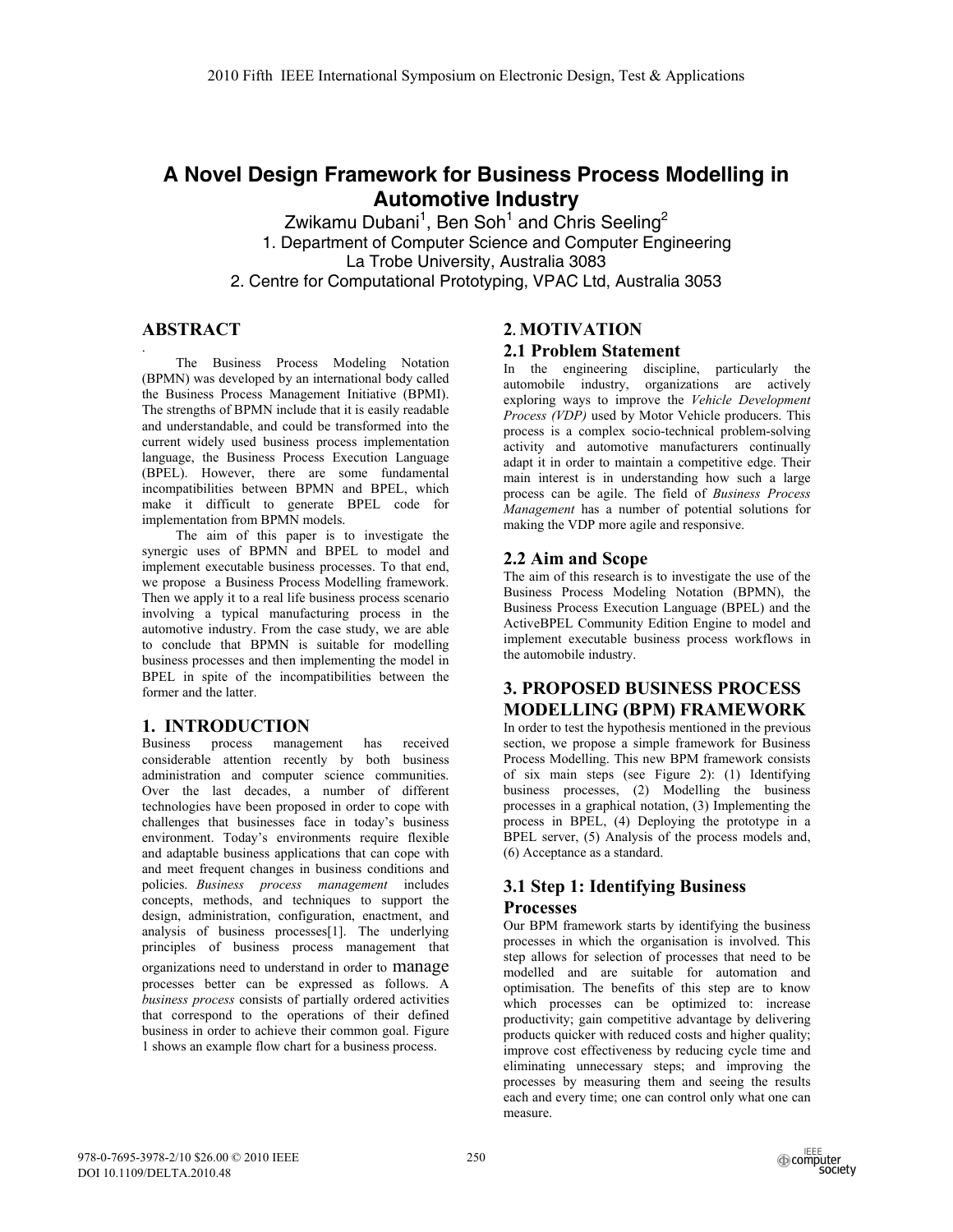### **3.2 Step 2: Designing and Modelling the Business Process**

In order for a business process to be adequately explained in a way that is understandable to all stakeholders, it has to be graphically represented as a model. A process model is useful for communication within and across organizations.

 In the proposed *modelling phase*, a problem description (workflow scenario) of a business process in the automobile industry given in natural language will be converted into a *Business Process Diagram (BPD)* using any graphical business process diagramming notation. In our case studies, we will use the *Business Process Modeling Notation (BPMN)*.

 These elements support the requirement of a simple notation and will adequately model most business processes. Currently, there are many business process modelling languages, tools and methodologies, but we propose to use the BPMN because it is a more standardized notation that helps to unify basic business process concepts as well as advanced modelling concepts. A BPMN diagram can serve the dual purpose of providing a business-level view of a business process and allow the generation of a process executable code through BPEL [2]. For this purpose, BPMN is more appealing than the other notations for the following reasons: (1) BPMN is a notation that is easily readable and understandable for all users who, design, implement and monitor business processes, (2) BPMN can be easily transformed into the Business Process Execution Language (BPEL) for executable business processes and, (3) BPMN allows us to create a Business Process Diagram which represents the activities of the business process and the flow controls that define the order in which they are performed.

#### **3.3 Step 3: Implementing the Business Process Model**

To show that the process model from phase 1 (see previous section) is valid, and in order to execute the process, the BPD will be mapped to the Business Process Execution Language for Web Services (BPEL4WS, or BPEL). BPEL was chosen for the implementation task because it is the most frequently used and widely accepted industry business process execution language, and its strengths lie in the good support for workflow patterns and its powerful data structures support.

 Unlike other workflow languages, BPEL is a specialized language focused on the definition of business processes and it is less complex than other traditional programming languages. Some features of BPEL which make it more suitable for this purpose are [3]: (1)It can be used to describe business processes through composition of services, to make large processes out of smaller processes and services, (2) BPEL can handle synchronous and asynchronous operation invocation on services, and manage callbacks that occur at a later time, (3) It can invoke service operations in sequence and in parallel, (4) BPEL is capable of correlating requests within and across

business processes, (5) Business processes can be structured into different scopes using BPEL and, (6) It can handle both message related and time related events.

## **3.4 Step 4: Deploying the Business Process Prototype into a BPEL Sever**

To execute the BPEL code from the previous section and also to validate our BPD from the *modelling* phase, it will be deployed in the ActiveBPEL Community Edition Engine BPEL server. BPEL servers provide the run-time environment for executing business processes implemented in BPEL. There are a number of BPEL servers that support the execution of BPEL business processes. Below is an overview of some that were considered suitable for this task.

*Oracle BPEL Process Manager* supports BPEL version 1.1 and provides a complete run-time environment for orchestration of web services and with support for long running transactions[4].

*Microsoft Biz Talk* is an integration server service with support for integrated business processes and web services[4].

*IBM Business Process Execution Language for Web Services Java Run Time (IBM BPWS4J)* has been developed by alpha works and provides support for BPEL version 1.1. It has been developed in Java[4]. *ActiveBPEL Engine* is an open-source BPEL

implementation written in Java[5].

## **3.5 Step 5:Analyzing Resulting Business Process Graphs**

The aim of step 5 of our proposed BPM framework is to answer the following questions: (1) Is the process correct?, (2) Are the two graphs related?, (3) What are the differences and similarities between the modeling notation, in this case BPMN and BPEL? And, (4) What can be done about it?

 These questions are important because they will help us draw our conclusions and also propose notational elements to adapt the modelling notation (BPMN or any other graphical notation) to BPEL. We need to adapt the modelling notation(s) to reduces the differences between it and BPEL and this can enable reverse engineering, i.e. generating executable BPEL code from a business process diagram, and then generating the original business process diagram from the BPEL code.

#### **3.6 Step 6: Acceptance as a standard**

In the last step of our proposed BPM framework, the output of the framework is accepted. This means that an organisation whose business processes are being modelled decides to adopt the tools that were being investigated/tested using our framework for future business process modelling and execution.

#### **4. CASE STUDY**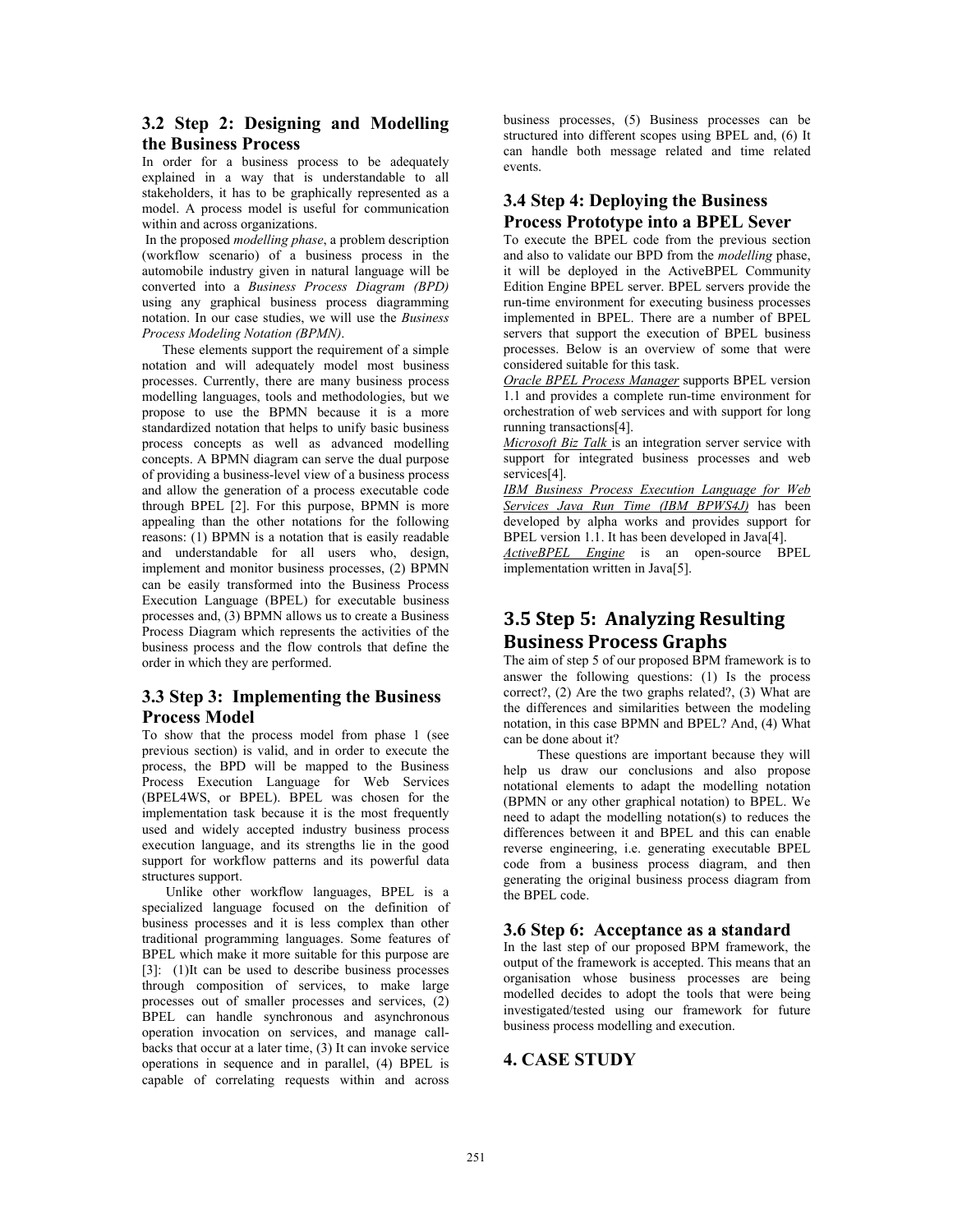#### **4.1 Scenario: OEM-Supplier Interaction**

This section corresponds to the first step of our BPM framework (identifying business processes). We identified the following case study, which is a basic version of an OEM-Supplier interaction process. This example will illustrate a few situations that occur within BPMN diagrams and how they map to BPEL, such as parallel flow, and loops.

 *In this business process, the OEM has a design that it would like a designated supplier to build. We will not include the commercial arrangement but we will focus on the design change process. A design has a version number. The OEM wants to make sure that the supplier always works to the latest agreed design variation. Say we start with design 1, the supplier needs to acknowledge that the he has received the new design and is working to it. Receiving and working to a design is a two stage process - first the supplier receives the data and acknowledges this. Secondly, the supplier needs to make this new design the working copy.* 

 *The OEM also wants to be able to verify when this second step has occurred. Any number of design changes (revisions) can occur during the process so the cycle will be repeated. Also, the OEM will have a number of suppliers it will deal with at any one time.*  From the above scenario, we identify a number of issues that the OEM and the supplier have to deal with to satisfy their business goals. The most obvious problems are: (1) acknowledgement of receipt of work by supplier, (2) keeping track of which version of design the supplier is working on (version management) and, (3) change management between both OEM and supplier.

#### **4.2 Issues identified in the case study**

From the scenario, clearly there is no standard representation of the interaction process between the supplier and the OEM. This representation is necessary for both the supplier and OEM to know their responsibilities within the context of the business process. It is very important for both OEM and the suppliers to know some of the following: (1) Which steps in the business process are really necessary and who is responsible for them? (2) Who does what and how should it be done? (3) What capabilities are needed? (4) What results are expected?

If the process is defined  $\overline{\ }$  modelled in a notation that both the OEM and the Supplier understand, then the diagram will provide both parties with the answers to the above and more questions that may arise.

 Due to the evolutionary nature of the engineering design process, it is necessary to provide support for version management. There are lots of reasons why the OEM's initial design could be changed, some of which are: (1) OEM may have new requirements, (2) The designers may want to improve functionality, (3) Production implements continuous change, (4) OEM's installation staff give input on what is really important in the field and, (5) OEM could revise their budget and want to reduce costs.

 At any time during the design process, both the OEM and the supplier need to know which version of the design is being worked on. If the working copy on the supplier's side is not the same as the current copy from the OEM's perspective, then the designs would not be what the OEM wanted. OEM may face the following problems: (1) They receive the wrong product or a wrong release of it, (2) They get the wrong replacement part, (3) Deliveries are late, especially at product launch and repair, (4) Budgets are exceeded, (5) The project is not on schedule and, (6) There is lack of visibility of changes and innovation and the new product design suffers.

The above scenario requires the suppliers to take<br>consideration the need for changes. into consideration the need for Communication between OEM and the suppliers is vital for changes to be successful. In many cases, changes will need to be closely monitored so as to minimize the impact of problems on production.

 By modelling the above process in BPMN, we will provide a single definition of the OEM-Supplier interaction, from which different views can be rendered. This *unified process representation*, means that different people with different skills (OEM and Supplier) can each view and manipulate the same process via a representation suitable for them and derived from the same source.

### **4.3 Solution implementation using the proposed BPM framework**

To demonstrate the usefulness of our proposed framework, we will implement this business process within the framework with the following goals in mind: (1) To standardize the BPMN so that both the OEM and the supplier can look at the business Process Diagram and the process graph from the ActiveBPEL Community edition engine and understand them and their responsibilities in the business process. There should also be minimal differences between the modelling notation and BPEL in order to support reverse engineering, (2) Define the process such that the supplier cannot work on a design before sending an acknowledgement of receipt to OEM and, (3) Define the process such that OEM can verify which design is a working copy and the supplier always works on the most recent design revision.

#### **4.3.1 Modelling the process in BPMN**

Figure 3 shows a Business Process Diagram (BPD) for the OEM-Supplier interaction process, resulting from the first stage of our proposed BPM framework. The process begins with the receipt of a design to build on by the supplier. The supplier then sends an acknowledgement message to the OEM. After the OEM replies that the acknowledgement has been received, the supplier then proceeds to the next step of making the design a working copy. Since the OEM needs to verify that this step has occurred, the supplier sends a message that the step has been done. After the OEM receives the verification, then the supplier starts building the product.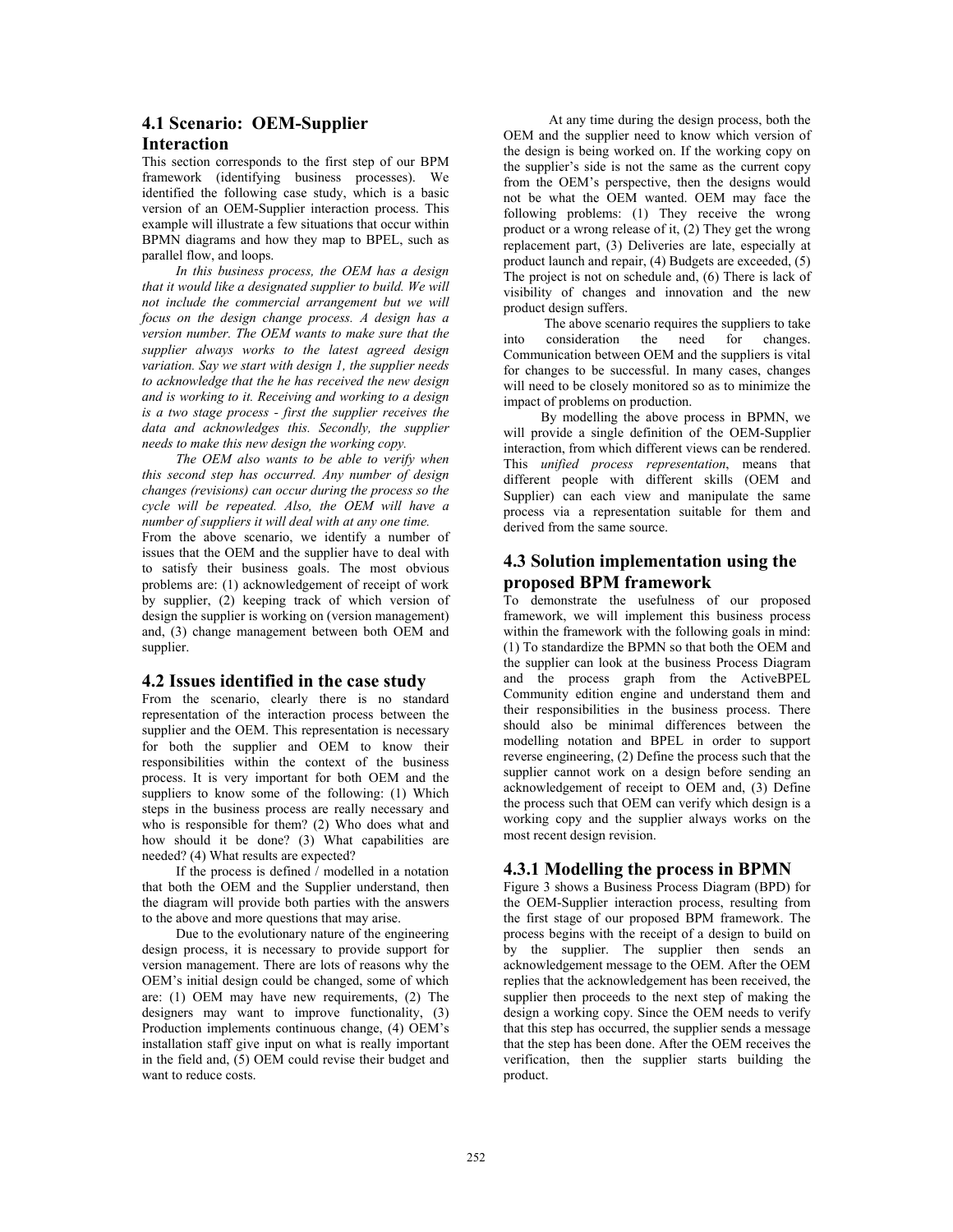If at any point, the OEM reviews the design for any reason, then the process begins again with the new design version. The process is repeated until the OEM is satisfied with the design. The process ends when there are no new design variations and the supplier completes building the product.

 Note that the activities in this process are partitioned using pools (see Figure 3). Each pool represents a participant in the collaborative process. The

first pool represents activities performed by the OEM and the second pool represents the Supplier. Message flow is therefore used to handle all interaction between the two participants. Also, note that the dotted lines (Message flow) always occur between two separate pools and do not connect two objects within the same pool. This is because message flow is used only in collaborations.



**Figure 3: OEM-Supplier interaction process with PMN** 

#### **5. RESULTS AND DISCUSSION 5.1 Proposed BPM Framework**

Using our proposed BPM framework we were able to: (1) identify our business process, i.e. OEM-Supplier Interaction (see section  $6.1$ ); (2) design the process model in BPMN (see section 6.3.1); (3) implement the process model in BPEL (section 6.3.2); and (4) deploy the executable process in the ActiveBPEL community edition engine and obtain the process graphs.

 The results of all these steps in the proposed framework allow us to answer some of the questions we had before and also to deal with the issues that we identified in the case study. The next sections discuss how our BPM framework helps to deal with these problems in business process modelling.

#### **5.1.1 Identifying our business process**

Section 6.1 identified the OEM-Supplier interaction as the business process that needs to be optimized. This is an important step because, as the rest of the case study shows, after identifying a process we were able to: (1) increase productivity by eliminating unnecessary steps; (2) improve cost effectiveness by reducing cycle time and eliminating unnecessary steps; and (3) improve the processes by measuring them and seeing the results each and every time, since one can control only what one can measure.

#### **5.1.2 Design the process model in BPMN**

The process model answers the following questions: (1) Which steps in the business process are really necessary and who is responsible for them? (2) Who does what and how should it be done? (3) What capabilities are needed? And (4) What results are expected?

 By following our framework, both the OEM and the supplier will be better aware of their responsibilities. The designed model also provides a procedure for information exchange and change management.

#### **5.1.3 Implement the process model in BPEL**

Implementing the process in BPEL allowed us to deploy it into the ActiveBPEL Community Edition Engine.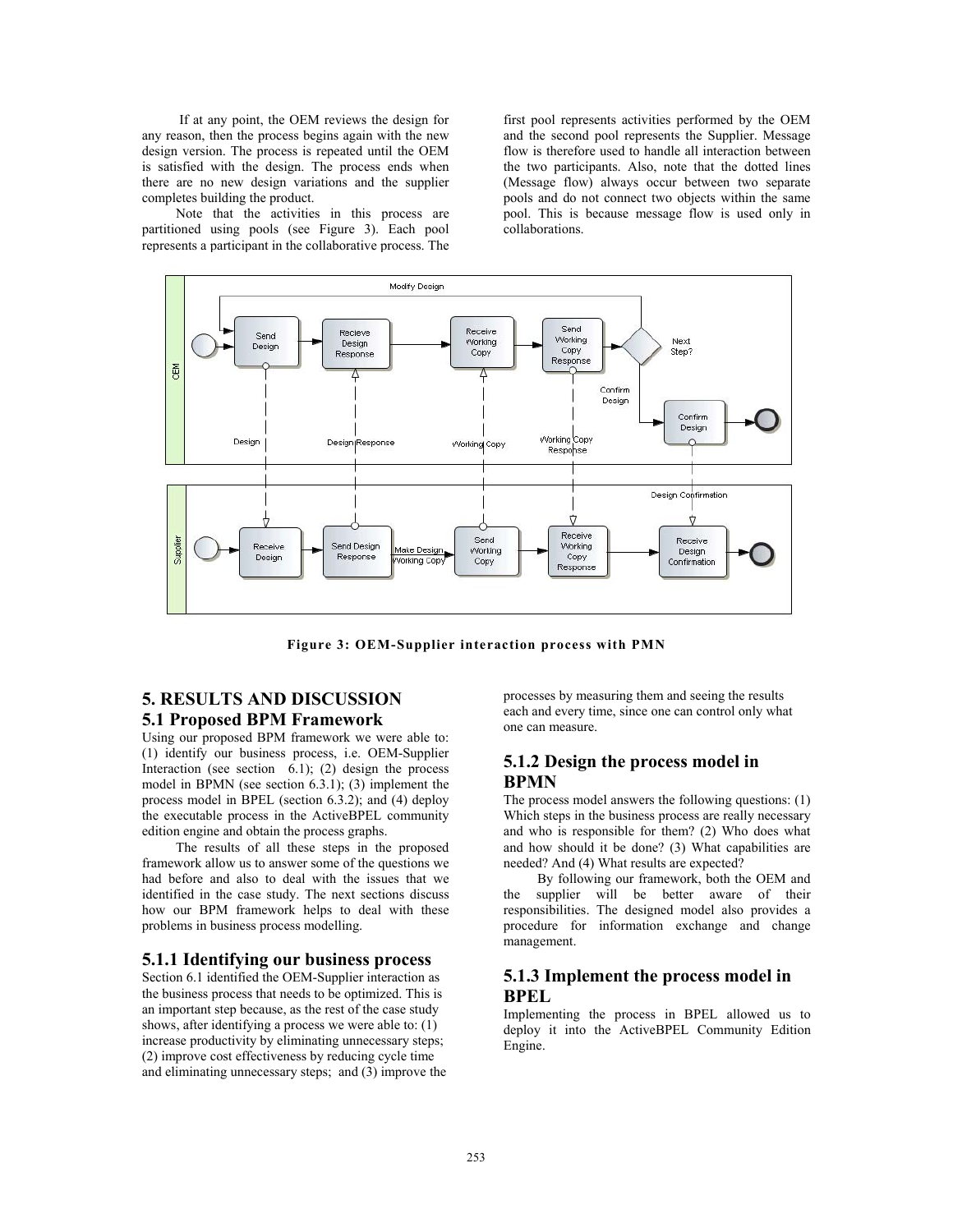## **5.1.4 Deploying the executable process in the ActiveBPEL community edition engine**

After deploying the process (proposed BPM framework step 5) we are able to obtain a process graph which helps us to continue to the next step in the framework which involves answering the following questions: (1) Is the process correct? (2) Are the two graphs related? (3) What are the differences and similarities between the modeling notation, in this case BPMN and BPEL? And (4) what will be done to address any differences?

#### **5.2 Analysis of the ActiveBPEL Engine's Output Process Graphs**

In this section we evaluate the BPEL process implementation model resulting from the deployment of BPEL code into the ActiveBPEL Community Edition Engine. This model is analysed with respect to the BPMN design model from step 5 of our BPM framework.

#### **5.2.1 Sequence of Activities**

The sequence of activities from the BPEL code corresponds directly to the BPMN model from which the code was mapped. The message exchanges are implemented in the BPEL code.

#### **5.2.2 Repeating Activities / Loops**

It is apparent that repeating activities modelled in BPMN are different from the model obtained from the ActiveBPEL Community Edition Engine. The most obvious differences are: (1) In BPMN, they are represented by an arrow (basic flow chart notation) and a decision box to show where the loop begins and ends. In the BPEL server they are just enclosed / grouped in a box, and (2) The BPMN model shows the loop condition, whereas the server just shows that there is a loop, i.e. in our case study it is when the design needs to be changed .

Also, note that both the while and sequence elements are used in the server's model. Unlike BPMN, if there are many loops in a model and each loop consists of a number of sequences, the model from the ActiveBPEL engine can be complex and difficult to understand.

The last activity that the OEM performs in this process is to confirm the design. This happens after the OEM decides to make no further changes to the design. There is a message from this process to the supplier but it is not shown in the ActiveBPEL engine's process graph view.

#### **6. CONCLUSION**

Despite the differences between the Business Process Modeling Notation (BPMN) and the Business Process

Execution Language (BPEL), BPMN is suitable for modelling business processes for implementation in BPEL. The ActiveBPEL Community Edition Engine can be used as a standard tool for implementation and execution of automobile industry workflows. Our BPM framework can be applied to evaluate Business Process Modelling Languages (BPMLs). The proposed BPM framework is very useful in the field of business process management. It is a generic framework and can be used by any organization that wants to optimize its processes. Our BPM framework can be applied to evaluate any BPML.

#### **Acknowledgement**

This original research was proudly supported by the Commonwealth of Australia, through the Cooperative Research Centre for Advanced Automotive Technology.

#### **REFERENCES**

- [1] M. Weske, *Business Process Management Concepts, Languages, Architectures*, 1 ed.: Springer-Verlag Berlin Heidelberg, 2007.
- [2] Stephen A. White, "Using BPMN to Model a BPEL Process," 2005.
- [3] T. Andrews, F. Curbera, H. Dholakia, Y. Goland, J. Klein, F. Leymann, K. Liu, D. Roller, D. Smith, S. Thatte, I. Trickovic, and S. Weerawarana, "Business Process<br>Execution Language for Web Services Execution Language for Web Version 1.1," 2003.
- [4] M. B. Juric, B. Mathew, and P. Sarang, *Business Process Execution Language for Web Services, An architect and developer's guide for orchestrating web services using BPEL4WS*, 2nd ed.: PACKT Birmingham-Mumbai, 2004.
- [5] "The ActiveBPEL Community Edition Engine," 2008.
- [6] S. A. White and D. Miers, *BPMN Modelling and Reference Guide*, 1st ed.: Future Strategies Inc. Lighthouse Point, Florida, USA, 2008.

#### **Figure 1: Flow chart for a business process[6]**



**Figure 2: Proposed BPM framework**